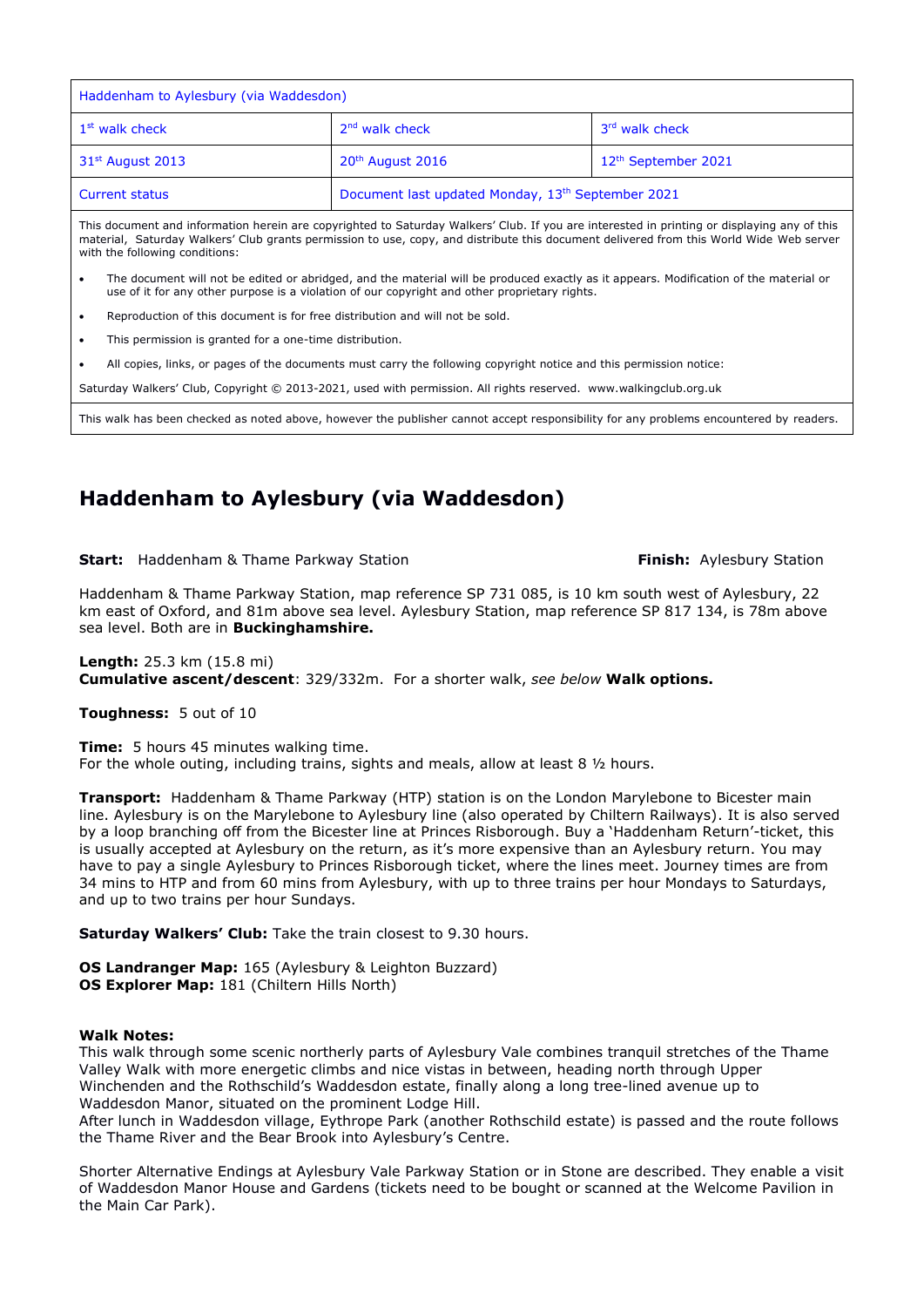# **Walk Options:**

The Marsh Gibbon to Aylesbury **bus route 16** passes through Waddesdon and offers **an option for a shorter walk**, especially **useful if planning an extended visit of Waddesdon Manor's Gardens and Manor House**. It takes you to or from Aylesbury station (roughly hourly Mon-Sat). The nearest stop is at The Lion pub mentioned in the walk notes.

**The walk also offers one Shortcut** and **two Alternative Endings**:

- **a Shortcut** just before lunch (cut 2.5 km and 58m descent/re-ascent);
- **an Alternative Ending at Aylesbury Vale Parkway** station, one stop further up the line than Aylesbury and with less frequent service (cuts 5.4 km) [this can be even shorter if following the alltarmac 'Waddesdon Greenway', see text and route map for details];
- **an Alternative Ending at a bus stop in Stone village for frequent services to Aylesbury or Haddenham** (cuts 2.4 km).

#### **Lunch** (details last updated 13/09/2021)

**Waddesdon Manor** Waddesdon, *Aylesbury*, *Buckinghamshire, HP18 0JH [\(http://www.waddesdon.org.uk/\)](http://www.waddesdon.org.uk/).*  Waddesdon offers several options for lunch and/or tea, from formal service to food-to-go; for details check here: [https://waddesdon.org.uk/your-visit/shop-eat-stay/.](https://waddesdon.org.uk/your-visit/shop-eat-stay/)

**The Five Arrows Hotel and Restaurant** High Street, *Waddesdon Buckinghamshire, HP18 0JE (01296 651 727,<https://fivearrowshotel.co.uk/>*). Open Wed-Sat all day and Sun 08.00-16.00. Food served Wed-Sat to 20.00. The Five Arrows is located 13.6 km (8.4 mi) into the walk. It is a Grade II listed building at the gates of Waddesdon Manor built on the site of an old coaching inn. Its name is derived from the Rothschild family emblem of a shield surmounted by five arrows, pointing upward and tied with a ribbon. Each of the arrows represents one of the five sons of Mayer Amschel Rothschild, founder of the Rothschild dynasty, who were sent by their father to establish banking houses in the five financial capitals of Europe - Frankfurt, Vienna, Paris, Naples and London.

Built in 1887 as part of Waddesdon Estate by Baron Ferdinand de Rothschild it was originally used to accommodate the architects, craftsmen and artisans working on the Manor itself. It was designed by architect/builder, James Taylor, who lived locally in Bierton; in his own "authentic" English style of half timbering, elaborate Elizabethan chimney stacks, and wrought ironwork.

**The Long Dog** 116 High Street, *Waddesdon Buckinghamshire, HP18 0JF (01296 651 320,* 

*http*://*[thelongdogpub](http://thelongdogpub.com/)*.com/). Open all day every day. Food served 12.00-15.00 and 17.00-21.00 (-20.00 Sun), but all day Sat. The Long Dog is located 13.7 km (8.5 mi) into the walk and has small outside seating areas at the front by a busy road and at the quieter back.

**94 Coffee Shop** 94 High Street, *Waddesdon, Bucks., HP18 0JD (01296 706 360).* Open to 14.00 Wed-Sun. **The Lion** 70 High Street, *Waddesdon, Buckinghamshire, HP18 0LB (01296 651 227,* 

*<http://www.thelionwaddesdon.co.uk/>*). Open 12.00-15.00 and 17.00 to late Mon-Thu, all day Fri-Sun. Food served 12.00-14.30 (not Mon-Tue) and 17.30-21.00 Mon-Sat and 12.00-18.00 Sun. The Lion is located 13.8 km (8.6 mi) into the walk and also offers accommodation.

### **Tea - Aylesbury Finish** (details last updated 13/09/2021)

**The Honey Bee** Trenchard Street, *Fairford Leys, Aylesbury, Buckinghamshire, HP19 7AA (01296 708 363, [http://www.honeybeepub.co.uk/\)](http://www.honeybeepub.co.uk/).* The Honey Bee is located 2.1 km from the end of the walk, and a Marston's pub. Open all day every day. Food served all day every day.

**A plethora of options in Aylesbury City Centre** (see Walk Directions), **recommended is**: **The King's Head** King's Head Passage, Market Square, *Aylesbury, Buckinghamshire, HP20 2RW (01296 718 812*, *http://www.kingsheadaylesbury.co.uk/*). Open all day Thu-Sat and 12.00-20.00 Sun. Food served 12.00-14.00 and 17.00-20.00 Thu, 12.00-15.00 and 18.00-20.00 Fri-Sat and 12.00-14.00 Sun.

### **Tea - Stone Finish** (details last updated 13/09/2021)

**The Rose & Crown** 2 Oxford Road, *Stone, Aylesbury, Buckinghamshire HP17 8PB (01296 747 790, [https://www.roseandcrownstone.co.uk/\)](https://www.roseandcrownstone.co.uk/).* **This pub is now closed**.

# **Tea - Aylesbury Vale Parkway Finish** (details last updated 13/09/2021)

**Miller & Carter Steakhouse** 1 Sir Henry Lee Crescent, *Stone, Aylesbury, Buckinghamshire HP18 0PE (01296 326 590, [https://www.millerandcarter.co.uk/restaurants/south-east/millerandcarteraylesbury\)](https://www.millerandcarter.co.uk/restaurants/south-east/millerandcarteraylesbury).*  Open all day every day. Food served all day every day.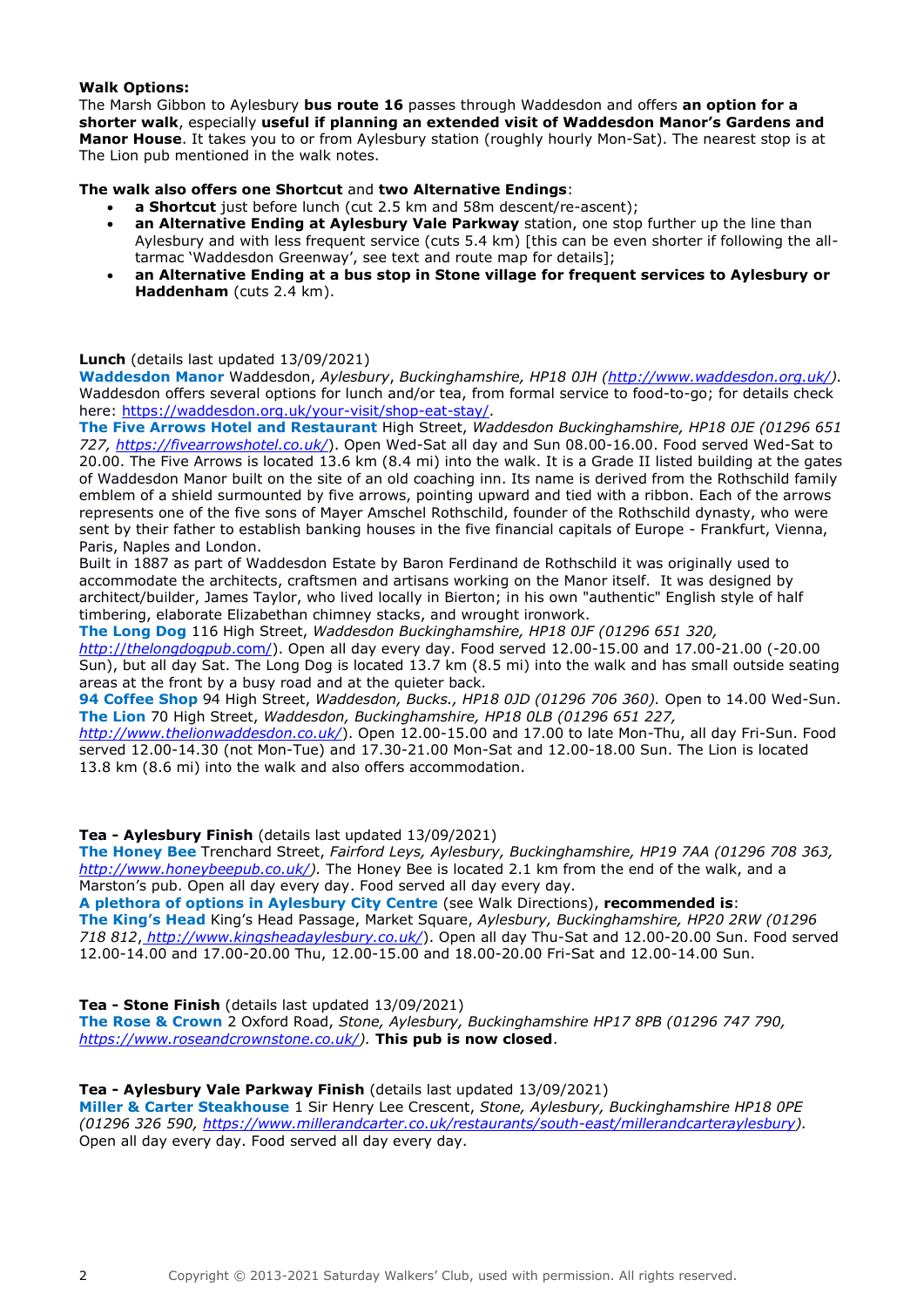### **Notes:**

#### **Haddenham**

The village name is Anglo-Saxon Hǣdanhām, "Hǣda's Homestead" or, perhaps Hǣdingahām, "the home of the Hadding tribe". Haddenham is renowned for its ponds which were used to breed Aylesbury ducks, and it is also the home of Tiggywinkles, the animal welfare charity and veterinary hospital.

### **Outer Aylesbury Ring**

An 85 km/53 mile circular Long Distance Walk along the higher ground around the outside of the original Aylesbury Ring to produce a walk with good views through pleasant countryside and passing through many delightful villages and towns. Launched in 2013 and created by Aylesbury & District Ramblers, who have also produced leaflets, detailing 14 sections plus separate linked circular walks. <https://sites.google.com/view/outeraylesburyring/home>

#### **Wychert**

Haddenham is known nationally as one of only a few wychert (or whitchet) villages. Wychert is Anglo-Saxon in origin (wit chert), meaning 'white earth', and refers to the local clay soil deposits. It describes a method of construction using the wetted clay mixed with straw to make walls and buildings, which are then thatched or topped with red clay tiles. The method is similar to that of a Cob building. To maintain the rigid nature of wychert it must not become too dry for risk of crumbling, nor too wet for risk of turning to slime. Keeping wychert well ventilated and not subject to excess condensation is therefore highly recommended. Render applied to a wychert wall must be of a breathable material – a lime based render is common practice. One of the largest Wychert structures is Haddenham Methodist Church.

#### **Wychert Way**

A 21 km (13 mi) waymarked, circular walk around Haddenham linking the surrounding Wychert villages and pubs of Cuddington, Chearsley and Long Crendon. Waymarked paths link the centre of Haddenham and the station to the walk.

#### **River Thame**

Nowadays seen as a 65 km (40 mi) long tributary of the longer Thames, there is a school of thought saying that the Thames upstream of Dorchester, where the Thame joins it, is called Isis, and that the Thames is only the confluence of Isis and Thame. What seems certain is that all three names go back to the Celtic "Tamesas/Tamesis" (probably meaning "dark"). The Thame's source is several small streams in the Vale of Aylesbury on the north side of the Chiltern Hills. These streams converge north-east of Aylesbury.

#### **Waddesdon Manor**

One of the seven great houses built in the Vale of Aylesbury by the Rothschilds in the second half of the 19<sup>th</sup> century (the others being: Aston Clinton, Tring, Ascott, Eythrope, Mentmore Towers and Halton). Waddesdon Manor, set in formal gardens and an English landscape park, was built on a barren hilltop overlooking Waddesdon village by Baron Ferdinand de Rothschild (1839-1898) on farmland bought in 1874. He wanted a country retreat built in the style of a turreted Loire Valley châteaux and engaged the French architect Gabriel-Hippolyte Destailleur. It was meant to house his superb art collection and entertain the fashionable world.

Bequeathed to the NT in 1957 with the largest endowment the Trust had ever received, the Rothschilds ensured the family's continued involvement by naming a family member as the chairwoman of the management committee. To this day it is managed by a family charitable trust. As a family, the Rothschilds were the greatest art collectors of the 19<sup>th</sup> century, and the collection continues to grow through the patronage of family trusts.

Several films have been shot here, including the Carry On film Don't Lose Your Head, the Indian film Kabhi Khushi Kabhi Gham, and The Queen, in which interiors and the gardens doubled for Buckingham Palace. Waddesdon Manor has also been used in several television series. The house stood in for the exterior of the fictional Haxby Park in the second season of Downton Abbey (the interior was filmed at Halton House) and as Snow White's and Prince Wendell's castle in the TV mini-series The Tenth Kingdom. It was used as the O'Connell family's home in the film The Mummy: Tomb of the Dragon Emperor, and as the front part of the 'Hotel du Triomphe' in Sherlock Holmes: A Game of Shadows.

#### **North Buckinghamshire Way**

A 53 km (33 mi) waymarked linear path from the Ridgeway near Pulpit Hill to the Grafton Way on the Northants border.

#### **The Aylesbury Ring**

A circular 50 km (31 mi) waymarked circular Long-Distance Walk around Aylesbury, through Wendover, Waddesdon and Aston Clinton, in parts sharing its course with the North Bucks Way.

#### **Bernwood Jubilee Way**

A 98 km (61 mi) waymarked circular Long-Distance trail from Brill, Bucks, developed by the Bernwood Ancient Hunting Forest Project within the ancient Forest boundary. Brill's close association with Bernwood,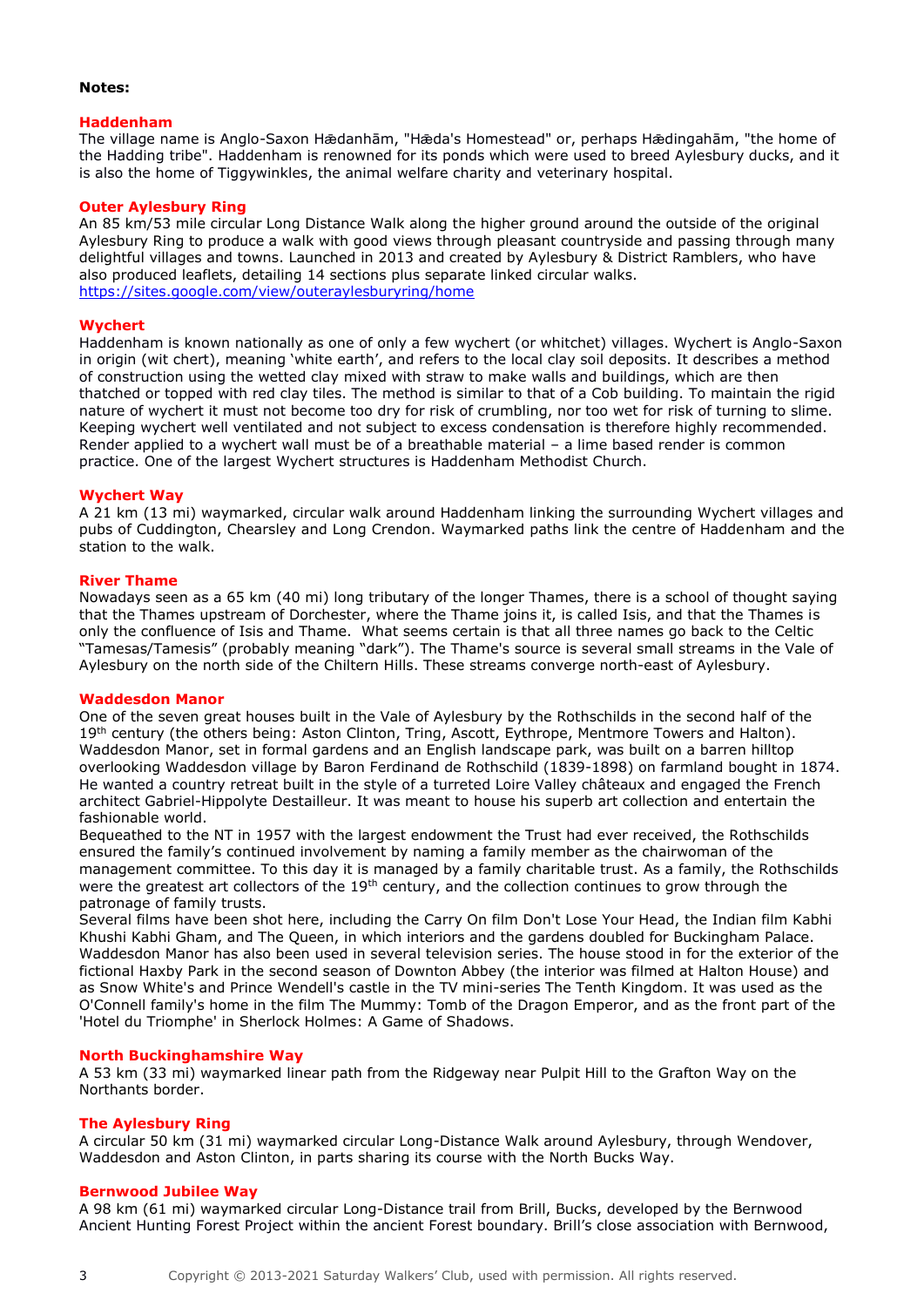as its administration centre, gave it an importance throughout the history of the royal forest and thus makes it an ideal starting/finishing point. The most northerly points of the route are near Oxford and Buckingham, the most southerly just north of Thame. Opened in 2002, Queen Elizabeth's Golden Jubilee Year.

#### **Bernwood Forest**

One of several forests of the ancient Kingdom of England and a Royal hunting forest. It is thought to have been set aside as Royal hunting land when the Anglo-Saxon kings had a palace at Brill and church in Oakley, in the 10<sup>th</sup> century and was a particularly favoured place of Edward the Confessor, who was born in nearby Islip.

From about 1217 through to the  $17<sup>th</sup>$  century the forest went through a gradual period of deforestation.

#### **Swan's Way**

A 106 km (66 mi) waymarked linear Long-Distance Path from the Northants border near Milton Keynes through Bucks to the Ridgeway National Trail near Princes Risborough and along the Chilterns to Goring-on-Thames, Oxon.

#### **Midshires Way**

A 362 km (225 mi) waymarked linear Long-Distance Path from Bledlow, Bucks to Stockport, Greater Manchester, linking the Ridgeway National Trail with the Trans Pennine Trail across the shires of Middle England.

#### **Eythrope Park**

Eythrope is Anglo Saxon in origin, and means "island farm", referring to an island in the River Thame that flows by the hamlet. The medieval village is deserted and all that remains are some earthen banks and ditches on the eastern side of Eythrope Park. The estate was bought in the 1870s by a branch of the Rothschild family, and belongs to them to this day. It provides a parkland setting for Waddesdon Manor as an ancillary property, Eythrope Pavilion had been constructed for Alice de Rothschild by the architect George Devey. The Thame was dammed in the 1880s to create the lake.

#### **Thame Valley Walk**

A 24 km (15 mi) waymarked linear walk along the Thame Valley from Aylesbury to Albury, linking the North Bucks Way with the Oxfordshire Way.

### **Round Aylesbury Walk**

A circular 20 km (12 mi) waymarked walk closely circling around Aylesbury.

### **Aylesbury**

The town's name is of Old English origin, its first recorded name Æglesburgh is thought to mean "Fort of Aegel".

Excavations in the town centre even found an Iron Age hill fort dating from the  $7<sup>th</sup>$  century BC. Aylesbury was one of the strongholds of the Celtic Britons, from whom it was only taken in the year 571 by Cutwulph, brother of the King of the West Saxons; and it had a fortress or castle of some importance.

The Roman Akeman Street, linking Watling Street north of St. Albans with Cirencester, led through here (nowadays as the A41), providing the grounds for it becoming an important commercial centre in Anglo-Saxon times. It is also the burial place of St. Osgyth, a local noblewoman (from Quarrendon) martyred by Danish Vikings in 700, whose shrine at St. Mary's attracted pilgrims.

Aylesbury was declared the county town of Buckinghamshire in 1529 by Henry VIII, presumably to gain favour with Anne Boleyn's father, whose many properties included Aylesbury Manor.

The town played a large part in the English Civil War, when it became a stronghold for the Parliamentarian forces, and in 1642 the Battle of Aylesbury was fought and won by the Parliamentarians.

Nowadays the urban area has a population of 75.000, doubled since the 1960s due to new housing developments, and it is projected to rise by another 25.000 in the next ten years!

#### **Aylesbury Vale Parkway Station**

Aylesbury Vale Parkway is a new station on the former Metropolitan and Great Central Joint Railway, which formed part of the Great Central Main Line route linking London and Aylesbury with the East Midlands and the North. Its build was co-funded in 2006 by the Government, Chiltern Railways and Bucks Council and opened late 2008. It not only serves new housing developments on Aylesbury's north western fringes, but will also be a stop on the new East West Rail spur, planned to extend passenger services northwards to Bletchley and Milton Keynes.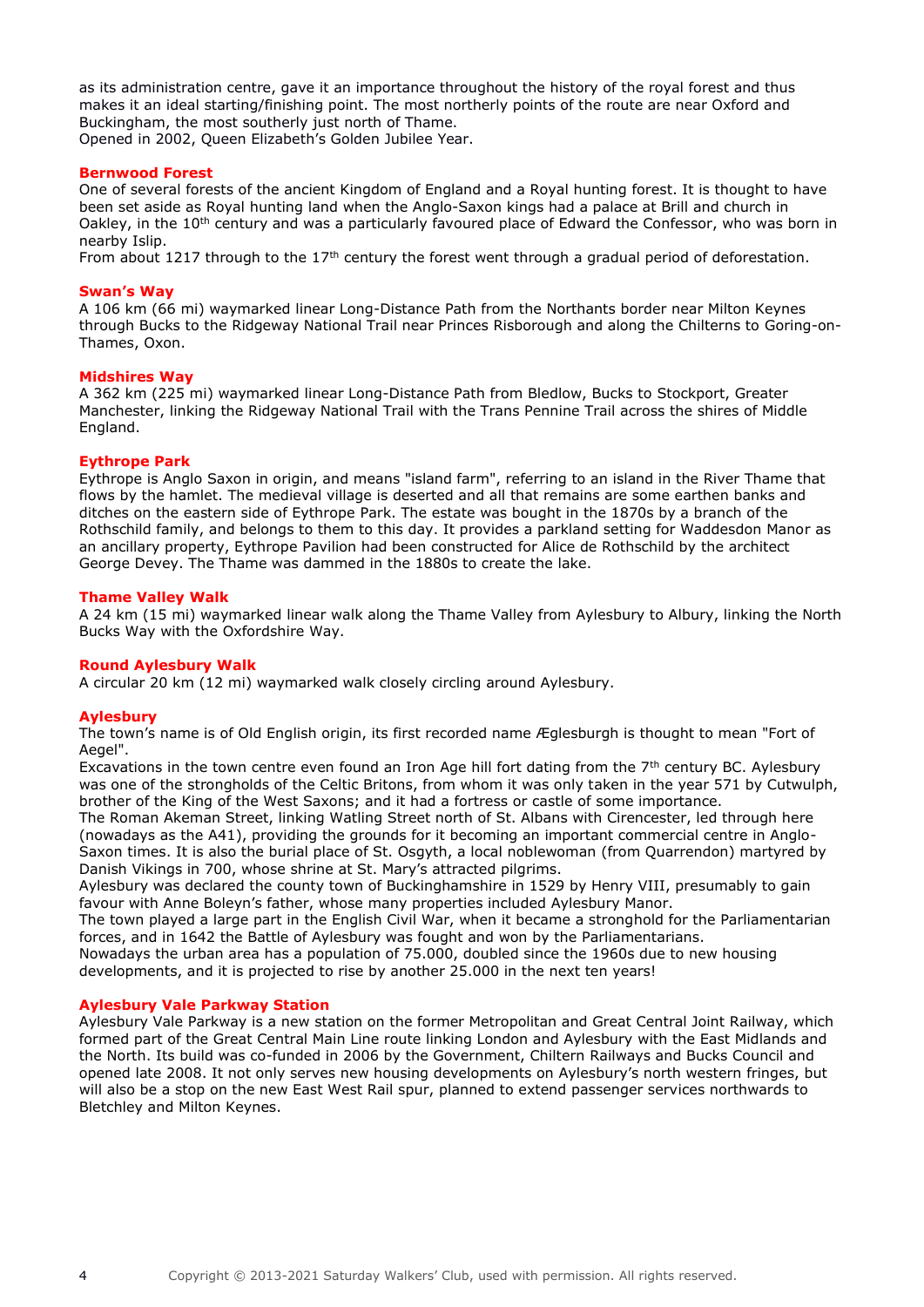# **WALK DIRECTIONS**

Alight from the train in **Haddenham and Thame Parkway Station** on platform 1 and walk up a ramp towards the station building. *Turn left* around the building and in 25m *turn left* again to cross a metal footbridge across the tracks that in 50m leads towards **Thame Road**. *Turn left* along the road and follow it into the centre of **Haddenham**. In 830m pass **The Rising Sun** on the right. In 90m past the pub, by the Cottage Bakery on the left, where the main road turns right, *turn left* into **Fern Lane** following an **Outer Aylesbury Ring** marker on a post. Notice the walls on either side of this stretch, good examples of **Wychert Walls**, a wattle-and-daub-technique typical for this area. In 75m continue in the same direction with a Public Footpath marker along a lane between houses (to the left of The Old Brewery). In 160m *turn left* at a T-junction with a gravel lane opposite 8 Townsend, following an Outer Aylesbury Ring marker. In 15m reach a village green and *fork right* to continue along a road (**Townsend** initially).

In 170m *turn left* along **Rosemary Lane**, with a **Wychert Way Link** marker on a telegraph pole on the right. In 130m, just after passing a house called The Allondon on the left, *turn left* off the tarmac lane by a small footpath marker on the right (Cuddington  $1\frac{1}{4}$ , Chearley  $1\frac{1}{2}$ ) and in 15m go through a (missing) gate (320°). Continue in the same direction when the path emerges into a field, on a raised grassy margin with a boundary hedge on the right. In 680m leave the field in its far-right corner through a gap in the boundary hedge by the busy **A418** (Oxford to Aylesbury). Cross the road and continue in the same direction through a metal gate into a narrow grassy fenced-in path between fields. Views are opening up across the **Thame Valley** towards the hillock range you have to cross before lunch. Continue in the same direction downhill for 450m, first through a pasture, then into a wooded strip and then another grassy field, going through a few metal gates along the way.

Leave this last field at the bottom of the valley across **Dad Brook** and go through a metal kissing gate into the adjacent field. Follow Wychert Way Link and Public Footpath markers half right across this field (350°) along a usually well-cleared path towards a corner half way up the rise in front of you. In 200m leave the field in this corner into a grassy path through a wooded area with fields on either side behind the trees. In 125m ignore a path forking right and down to soon emerge from the wooded area over a stile into a narrow pasture. *Turn left* towards the upper-right hand corner of the field (340°). In 110m *c*ross a stile into another field and follow markers across it towards a stile 200m away (60°). Over the stile *veer left* past allotments and over a stile to the right of a metal field gate into a field and cross it diagonally to the left of a large electricity pole towards the houses of **Cuddington** (15°). In 135m leave the field in its corner and *veer left* on a tarmac lane towards a road and *turn right* along the pavement.

In 50m, just *before* a bus stop, *turn sharp left* across a grassy area following a footpath signpost hidden in a hedge, and continue along a concrete lane between houses, soon with a field on the left. In 250m at the end of the last garden on the right and by a footpath marker post where a public footpath crosses, *turn right* off the concrete lane along a wide grassy field boundary, now with more gardens on the right. On your left you have views along and across the Thame Valley towards Winchendon, of your onwards route before lunch and the **Aylesbury Astronomical Society**'s observatory on the hill chain half left. In 140m *turn left and down* in the field corner along its boundary *before* crossing the outflow of a series of ponds on the right. In 330m leave the field in the far-right bottom corner into a fenced grassy path. In 130m continue over a set of stiles in the same direction (ignore another stile on the right) along the right hand boundary of the next grassy field. In 190m in the far-right field corner cross the **Thame** over a two-railed wooden plank bridge (with metal gates either side).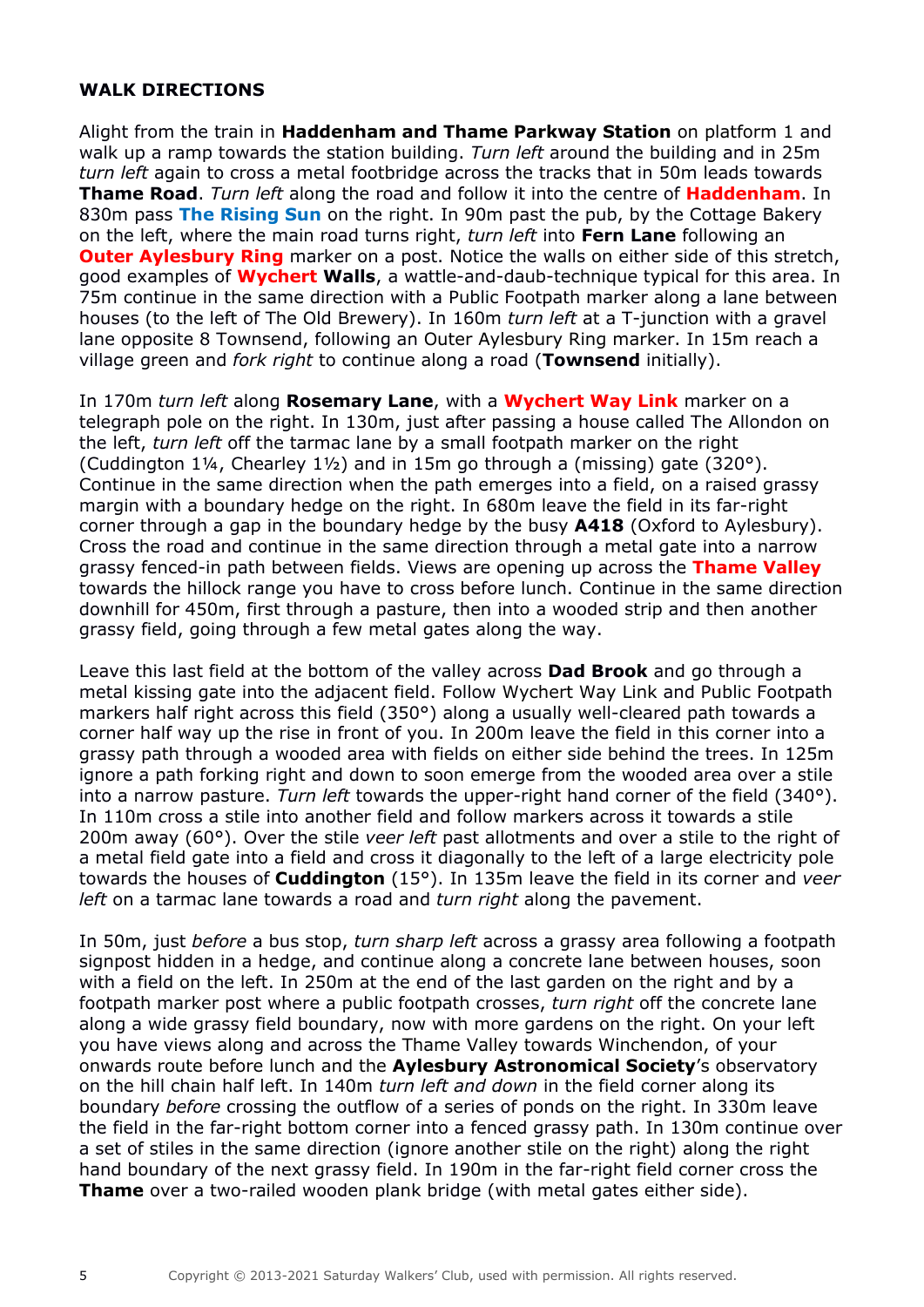Continue through another pasture and over raised wooden planks (to cross an oftenmuddy area in the field corner) to then cross a stile and emerge on a gravel path by a large house (**The Old Mill**). At the house corner ignore a footpath marker post about 20m to the left and a car wide track turning right between house and barn, **[!]** instead *turn right* along a field boundary towards a footpath sign and a marker post left of the concrete barn 30m away. Follow the marker across a large field along a usually wellcleared path, towards another footpath sign by a two-metal-railed footbridge over a stream 390m away (80°). *Veer left* across a smaller field and leave it in the far corner through a metal gate left of a metal field gate. Continue in this pasture towards a stile on its far side (45°). In 160m cross a set of stiles into the next pasture and follow its right-hand boundary. In 90m cross another stile onto a wooden plank bridge over a stream and continue in the same direction in the next pasture with a fence on the left. In 185m cross a further stile left to a metal field gate to continue across a farm track towards gap in a hedge 25m away.

**[!]** *Turn left on either side of this stile* and walk along the hedge and away from the river, gently uphill (20°), broadly following the same direction for 1.8 km all the way up the valley. **In more detail**: in 225m walk through a metal kissing gate left of a metal field gate. In the next field *veer left* towards another metal kissing gate to the left of two metal field gates 165m away. Past the gate follow the right-hand grassy boundary of the next field for 390m to leave it over a set of stiles 20m left of its far-right corner. Leave the next field in its far right corner over a stile in the right hand hedge to *turn left* and cross a set of stiles either side of a two-railed wooden plank bridge over a brook. Continue up the left-hand side of this next grassy field, soon on a steeper incline, and keep left when the field narrows towards the brow of the rise, then *veering up left* 50m from the end of the field, towards a stile in the top left-hand corner. Past the stile continue your way up towards a white house 130m away. Backwards glances reveal the **best views yet of the Chilterns**. Go through a wooden field gate to emerge on a tarmac driveway, which you follow up to the main road through **Upper Winchenden**.

Cross the road to proceed down **School Lane**, ignoring a footpath signpost pointing half right into a field. Notice the **Five Arrows Coat of Arms** of the Rothschild Family on the cottages lower down the road: a sign of this being part of the Waddesdon Estate. In 150m at a four-way footpath junction *turn right* across a stile into a large pasture to ignore the furthest right footpath towards a church. Rather follow the second-furthest right footpath across the field and through a dip towards some tree tops (on a bearing of 20°) for 320m. Eventually you can spot a metal kissing gate left of a wooden field gate. Go through it into the adjacent large grassy field and continue in the same direction *to the right of a fenced-in clump* of large trees around a pond 200m away. Continue in your direction past the trees and up an incline until levelling out in 60m (but short of the brow of the rise), when you *turn half left* towards **Waddesden Manor**, home of one arm of the Rothschild Dynasty, up on **Lodge Hill**.

Head towards the manor house for 1 km along what turns out to be a **ceremonial avenue** between rows of trees, first descending to go through a metal kissing gate in 310m, then in 340m crossing a brook at the bottom of this valley then re-ascending. **[!]** 350m after the brook crossing (at a T-junction with a footpath joining from left and behind through a metal gate in a boundary fence), just after being able to see the turrets and towers of the manor house again, **[!]** *turn half right* (15°) towards a marker post by a tree on the right. Follow the right-of-way through a metal gate on the right into a wooded area. In 65m emerge from the wood through a gap in a wooden fence and onto an estate road.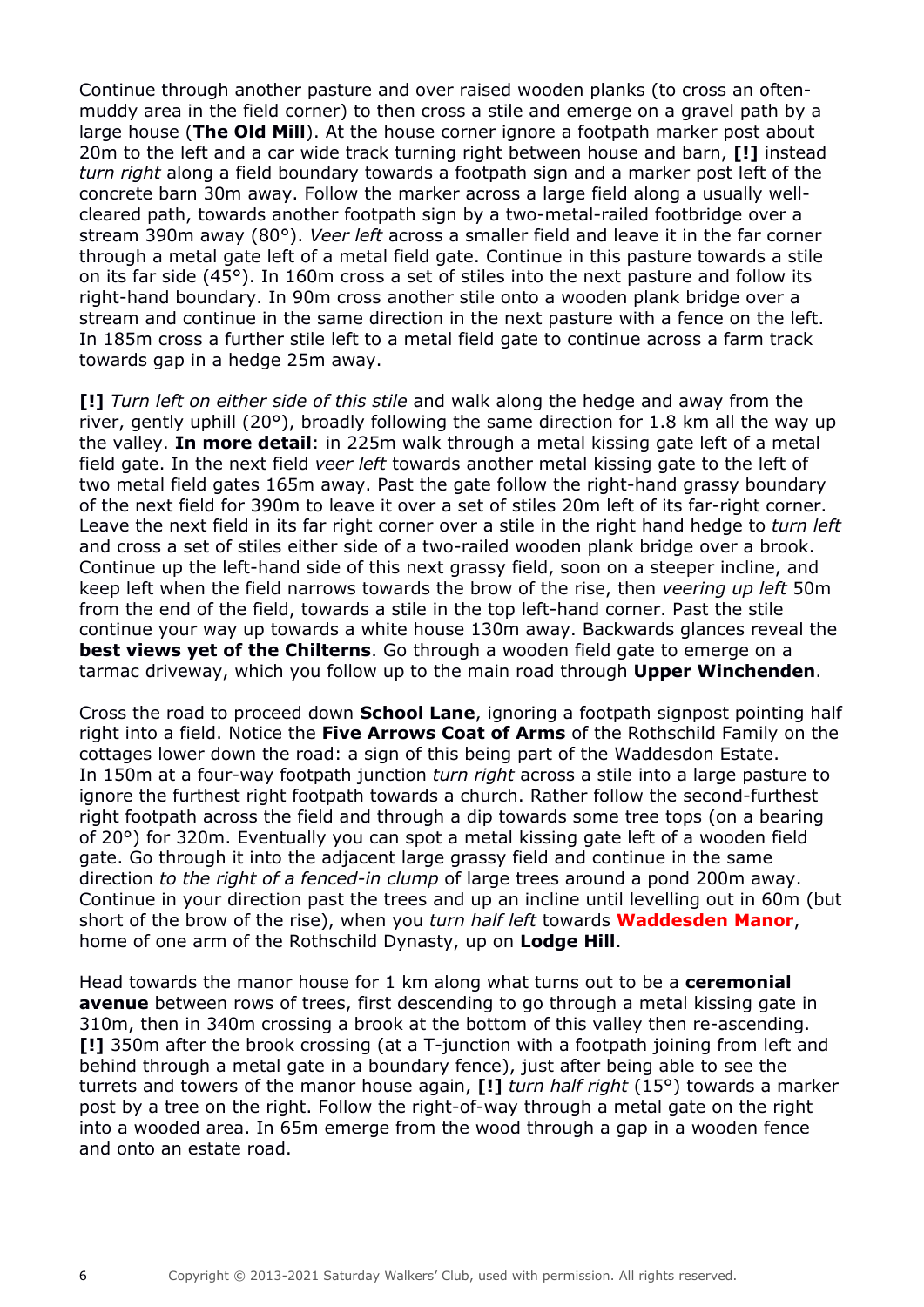# **Here you have a choice:**

**For a shortcut** to the lunch options, *turn right* here (for details see the end of the main walk directions under **Shortcut**).

**For the main walk**, *turn left* along the estate road. In 350m *fork left* to **Windmill Hill Farm**. From here you can again see the observatory on the hill range on the left. In 350m reach Windmill Hill Farm, a splendidly modernised farm complex built on the site of a redundant dairy farm (and now the **Rothschild Foundation**'s library and meeting and education facility, as well as home to a growing collection of art and sculpture). Follow bridleway marker posts around the buildings: *turn left* and in 70m *turn right* on a gravel lane which curves right and in 125m re-joins a concrete estate lane. *Turn left* down this lane in continuation of your earlier direction (235°). In 225m *turn right* at a T-junction with another farm lane at a bend and with a bridleway joining from the left.

In 580m at an unmarked T-junction (when just being level with the manor house up right) leave the bridleway and **[!]** *turn right* with a **Windmill Hill Walk**-sign through a hedge gap and a metal kissing gate and across an un-railed plank bridge into a pasture. Follow its right-hand boundary uphill past a footpath marker post and in 360m in the field corner walk through a metal kissing gate into the next field. Continue in the same direction, but in 210m *turn right* through a kissing gate and then over an un-railed wooden plank bridge and over a stile into another field. *Veer left* (55°) to cut across the corner of this field uphill towards a wood, which you enter in 200m.

In 50m you reach the estate road to **Waddesden Manor** (up on the left) from its car park (down on the right).

- **For a detour to the Manor House, its Aviary and Gardens**, and its food options, *turn left* (**Note 1:** you are leaving the right of way, technically you have to be in possession of a ticket to the grounds [available at the car park, a long way down the driveway] or be an NT member; **Note 2**: Dogs are not allowed in the grounds); in 125m *turn right* up a grassy slope ('**Daffodil Valley**') along a usually well-mowed path. **A suggested route** around the grounds and back onto the route a little further along is shown on the route map and the gpx file.
- *Else turn right* with a footpath marker post and stay on the estate road for 360m, to a low footpath marker post on the right.

**In both cases: [!]** *Turn half left* by a low footpath signpost and marker post on the right, across a grassy area (65 $^{\circ}$ ), and head towards a metal kissing gate to the right of (and behind) a clump of some very large fir trees. Past the gate *veer left* (45°) to another metal kissing gate in 350m and enter a wood. Follow this path through the wood for 210m, crossing a tarmac lane along the way, until you emerge on the estate road (**Silk Street**) and *turn left*. The Shortcut joins from the right.

**\*)** You reach the main road though **Waddesdon village** (High Street) by a war memorial, with the **Five Arrows** hotel and restaurant on your right. *Turn left* for the recommended lunch stop **The Long Dog** 140m away, en route passing **St. Michael's and All Angels** church on the right, *or right* – past the **94 Coffee Shop** – to the other potential lunch stop **The Lion** (reached in 200m), where you'll also find the **bus stop for services to Aylesbury**.

After lunch retrace your steps to the junction of High Street and Silk Street by the war memorial and turn down the Waddesdon Estate road. In 50m a footpath joins from the right out of woods (the morning route), in 180m, 20m before reaching the large wrought-iron entrance gate to the Waddesdon Estate, *turn left* off the tarmac lane along an earth track by a footpath marker on a low marker post. In 50m *veer right* into a grassy area (while the earth path turns left) and walk along garden fences on the left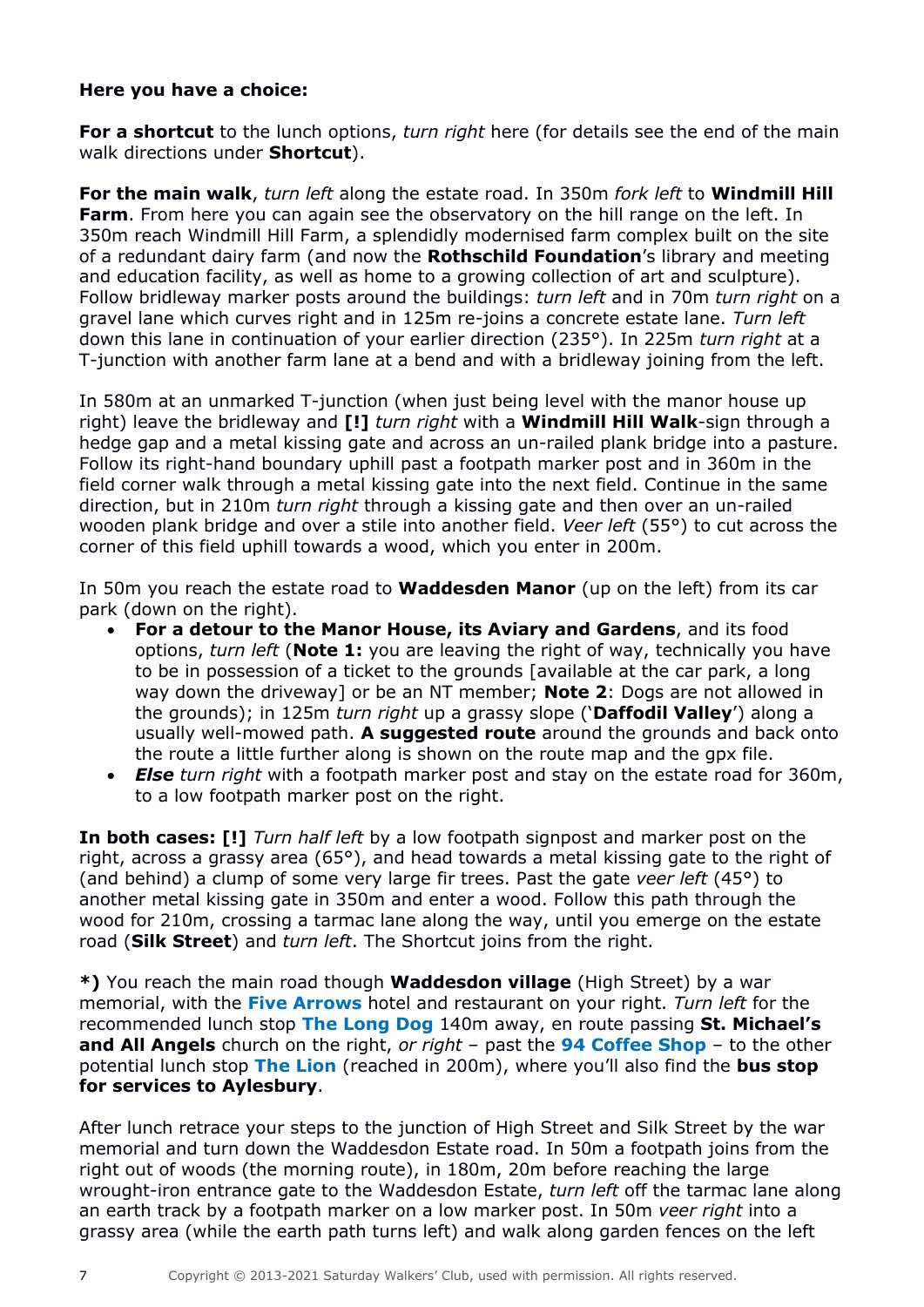(initially) and past a playground on the right towards **Waddesdon Schools**. In 190m continue in the same direction along a narrow tarmac path to the left of the main school entrance. In 135m a footpath joins from left through allotments. In 80m stay ahead on a grassy track when the tarmac path turns left into a housing estate, and in another 75m *turn right* with the fenced-in path around the school playing fields.

In 120m *turn left* through a gap in the fence with a **North Bucks Way** signpost and an **Aylesbury Ring** marker into a new car park extension for Waddesdon Manor. Cross the car park to a point 190m away, 20m left of its far-right corner (130°). Leave the car park into a wood through a gap in the trees with a North Bucks Way marker post. In 100m leave the wood on an un-railed concrete bridge onto a tarmac lane where you *turn right*. *Veer left* in 15m and cross a stile into a grassy strip between a large hedge on the left and a farm yard on the right (North Bucks Way, **Bernwood Jubilee Way** and Aylesbury Ring markers). In 90m *turn right* through trees just before a field boundary, in 40m passing a two-way marker post and continue along a field boundary and *veer right* along it (due S) and in 30m reach a tarmac path running right-to-left from Waddesdon Manor's car park.

This is the **Waddesdon Greenway**, **leading to Aylesbury Vale Parkway station**. It is the shortest of the endings and easy to follow, but it is tarmac all the way (apart from a short stretch where a bridge over the future HS2 line needs to be built first) and not very interesting as a walk. The route is displayed on the route map.

So, rather continue in the same direction and in 15m cross a tarmac estate road and head for a stile between trees 25m away. Cross the stile into a field corner and head up the field in the same direction as before along its right-hand boundary. Leave the field in the top right corner through a gap in the wooden boundary fence into trees. Follow this now meandering path first through trees, then a grassy area, then trees again, to leave the wooded area in 130m in its far left corner over a stile into a grassy field. Head half left across this field (150°) [eventually you'll have views of Aylesbury on the left and of Waddesdon Manor on the right] and leave it over another stile into a fenced-in grassy path which – in 20m – swings left through a wooden gate towards **Waddesdon Stud**.

In 35m pass a horse exerciser (an equine treadmill) on the left and then the stud stables to cross a stile to the right of a double metal gate onto a road in 200m. Cross the road and continue in the same direction up a tarmac lane. In 420m, near the brow of the hill, a bridleway joins from the left (**Swan's Way** and **Midshires Way**), and in 300m you come to a four-way bridleway junction by a house.

# **Here you have a choice:**

**For an Alternative Ending** at Aylesbury Vale Parkway station, *turn left* here (for details see the end of the text under **Alternative Ending at Aylesbury Vale**).

**For the main walk**, continue in the same direction along a car wide track (a signposted bridleway) to the right of **North Lodge** (145°). *Turn left* in 630m with a Swan's Way marker at a footpath/bridleway junction, into a large field along a wide grassy field boundary and *to the right* of the boundary hedge (125°). In 400m continue in the same direction at the hedge corner on a wide raised grassy path between fields. In 240m leave the fields to continue in the same direction through a wooden gate. In 250m walk through another wooden gate and reach the tarmac driveway to **Eythrope Park** in 40m. *Turn right* along the tarmac lane. In 240m continue ahead at a junction with a tarmac lane joining from the right. In 250m you *turn left* with the lane (with a footpath joining from right) and in 180m, by **Bridge Lodge** (with a footpath joining from right), *turn left* towards a bridge over the outflow of Eythrope's lake (fed by the Thame).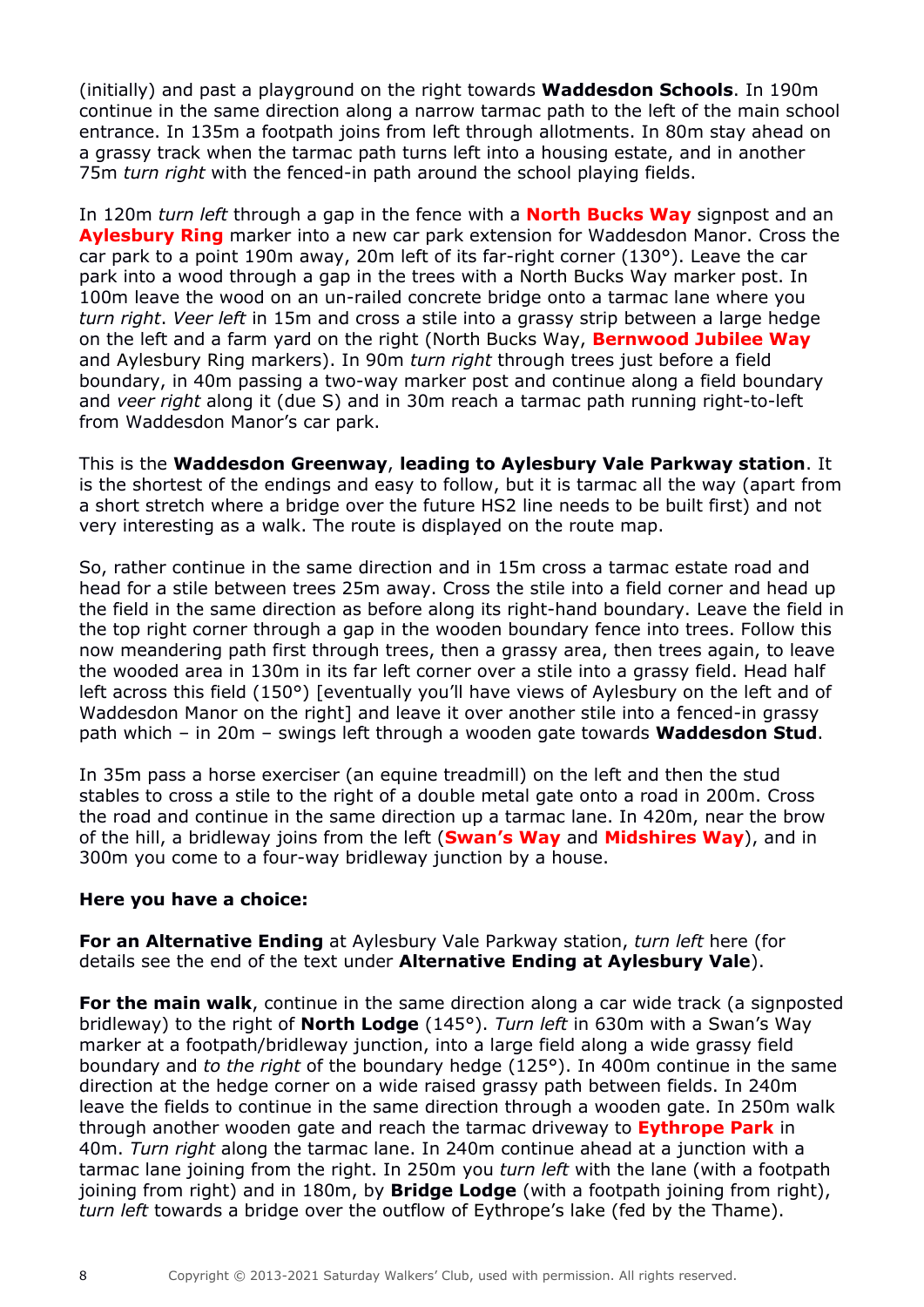In 65m cross the bridge. In another 65m, **[!]** just before crossing the Thame River, *turn left* along a tarmac lane with **Thame Valley Walk** and North Bucks Way markers, through a wooded area. Once out of the trees, spot **Burn Hill** 600m away on the right: made from Purbeck Rock, excavations have revealed evidence of Bronze Age burials. In 800m you go through a metal gate to the right of the entrance to Weir Lodge. In 55m cross a two-railed wooden bridge over an arm of the Thame opposite **Weir Lodge** (built for the Rothschild's boatman) and in 70m cross a two-railed wooden bridge over the reinstated and re-naturalised original course of the Thame (built to encourage fish migration). In 20m stay with the river and ignore a bridleway turning right through a metal gate. In 120m ignore a footpath turning right and up through a wooden gate but follow a Thame Valley Walk marker through a wooden gate into a field ahead to continue along its left-hand grassy boundary (50°). In 300m leave the field through a metal gate to follow the river.

**In 80m you** go through a metal gate left of a metal field gate and **have a choice:**

**To shorten the walk and cut out the tarmac-heavy ending** through Aylesbury (but requiring a bus journey), *turn right* along the right hand field boundary, gently uphill, and pick up the directions at the end of this text under **Alternative Ending in Stone**.

**For the Main Walk** *veer right* (80°) – and away from the river – in the grassy field, heading for a metal gate to the right of a metal field gate 250m away. Past the gate continue in the same direction now with a hedge on your right. In 110m in the field corner go through a metal gate to the left of a metal field gate to continue along a car wide grassy path between barbed wire fence and hedge. In 210m ignore a footpath turning right at the corner of a wood to continue uphill with a Thame Valley Walk marker. You are now heading for the multi-year building site that will become **the High Speed 2 Railway line**. The exact route through it is liable to change depending on works progress. The right-of-way should always be clear and protected between fences though, and will eventually lead you into the remnants of a formerly larger wood.

In 80m *turn left* with Thame Valley Walk and **Round Aylesbury Walk** markers, ignoring a public footpath ahead through a metal kissing gate into a pasture, now with a hedge and a brook on the left and a field behind a wire fence and the outskirts of Aylesbury on the right. In 180m *turn left* with the path through the hedge and across the brook and in 110m emerge into **allotments**. Follow a gravel path through the allotments until you reach a road by a Bridleway sign (Lower Winchenden 4) where you turn left. In 15m *before crossing Bear Brook* on a bridge, **[!]** *turn right* along a narrow tarmac footpath past a black metal bollard. Ignore a right fork immediately, and in 320m rise up to a road (**Arncott Way**) to cross it and continue on the tarmac path beside the brook. In 85m ignore a car wide wooden two-railed bridge across the brook to the left, but take steps back down to the brook side path. In 130m *fork left* to continue along the brook side path.

In 90m you cross another wooden bridge over the brook into **Brimmers Way** and *turn right* along the pavement (with the brook now on your right). In 55m cross a road and continue to the right of a sports centre. In 75 you cross another road, with **The Honey Bee** pub on your left. In 55m cross a two-railed car wide wooden bridge over the brook and **[!]** *turn left* immediately with the brook at a T-junction of paths towards a busy road, with school fields on the right. In 65m follow the path around to the right. In 165m *fork left* and walk under a road to stay with the brook (now on your left), rather than rising to the road and crossing it. In 195m continue ahead on the tarmac path (160°) along a lesser brook and between trees on either side with houses behind, *but away from Bear Brook*, which swings left, ignoring a bridge and path to the left.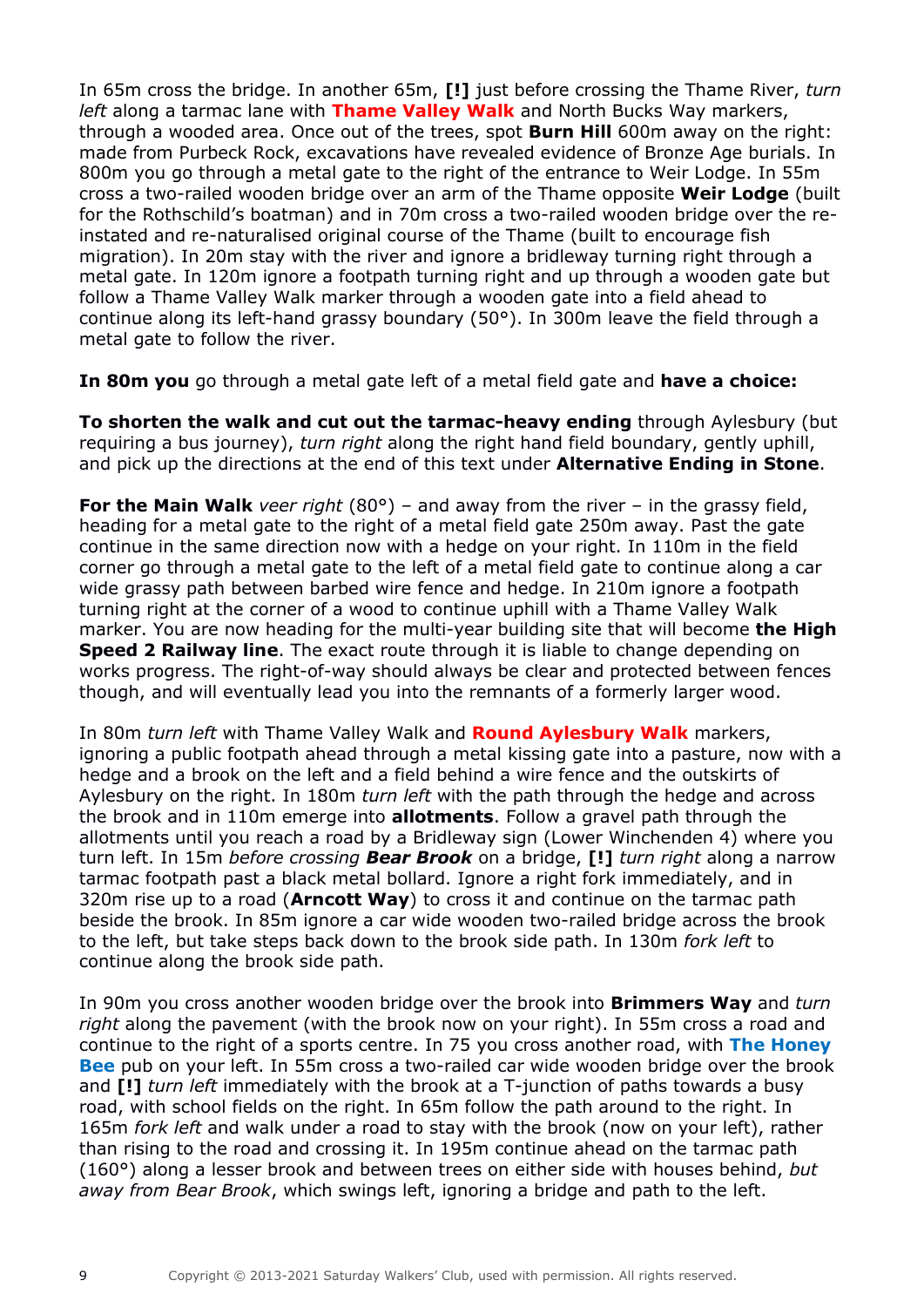In 240m *turn left* across a car wide wooden bridge over the small brook and continue ahead away from the brook towards a road (**Fowler Road**). *Turn left* at the road along its pavement. In 50m *turn right* with the road at a junction, eventually straightening out on a bearing of 120° as you pass Chesterfield Place. In 270m at **Bearbrook Combined School** *turn left* into **St. Anthonys Close**. In 75m *turn right* with the fence around the school ground. In 135m cross a road and continue in the same direction through bike barriers along a tarmac path towards a main road. In 50m *fork left* to use an underpass to cross the main road and continue with **Bear Brook** again on your left and **Aylesbury College** on your right. In 450m *turn left* at a T-junction and continue up a ramp over the railway. In 125m *turn right* down steps to **Aylesbury Station** (with its coffee shop).

**For other tea options** continue uphill to a major road junction in 120m. Cross it to continue in the same direction under **Friars Square Shopping Mall**, pass the **Central Bus Station** on the right, and emerge in a corner of **Market Square**.

- you'll find chain pubs (**The Bell** [Wetherspoon] on the left and **The Green Man** on the right – but **currently closed**) and some cafés around **Market Square** and at the top of the square is the recommended well-preserved medieval coaching inn, **The King's Head** in a cobbled court yard, NT-owned but now managed by **Chiltern Brewery** as their taproom.
- for more options, leave the square at a five-way road junction in its top right corner (with **The Harrow** 20m on the right into **Kingsbury**, a quieter square with an elaborate Water Clock, as well as several cafés, pubs and restaurants (**La Salute**, **Buon Amici**, **The Feathers**, **The Rockwood**, **Malebon**, **Café Kingsbury**, **Emperors Lounge** [Brakspear] out through the top-right corner of the square, **The Coffee Tree** and **The Queens Head** to the left, off the square).